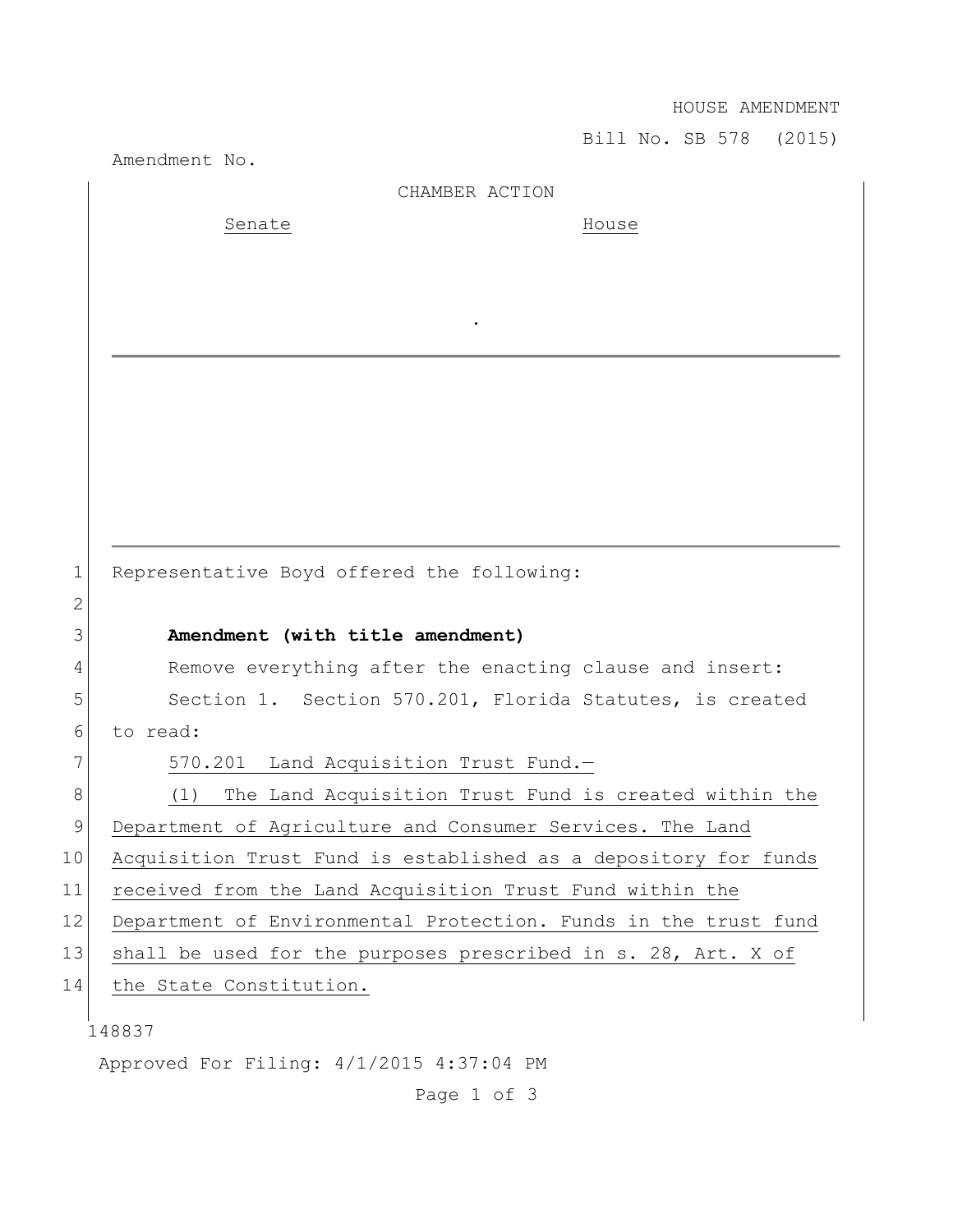## HOUSE AMENDMENT

Bill No. SB 578 (2015)

Amendment No.

| 15                                       | The Department of Agriculture and Consumer Services<br>(2)       |  |  |
|------------------------------------------|------------------------------------------------------------------|--|--|
| 16                                       | must maintain the integrity of such moneys transferred from the  |  |  |
| 17                                       | Department of Environmental Protection. Any transferred moneys   |  |  |
| 18                                       | available from reversions or reductions of budget authority      |  |  |
| 19                                       | shall be transferred back to the Land Acquisition Trust Fund     |  |  |
| 20                                       | within the Department of Environmental Protection no later than  |  |  |
| 21                                       | 15 days after such reversion or reduction and shall be available |  |  |
| 22                                       | for future appropriation pursuant to s. 28, Art. X of the State  |  |  |
| 23                                       | Constitution.                                                    |  |  |
| 24                                       | In accordance with s. $19(f)(2)$ , Art. III of the State<br>(3)  |  |  |
| 25                                       | Constitution, the Land Acquisition Trust Fund within the         |  |  |
| 26                                       | Department of Agriculture and Consumer Services, unless          |  |  |
| 27                                       | terminated sooner, shall be terminated on July 1, 2019. Before   |  |  |
| 28                                       | its scheduled termination, the trust fund shall be reviewed as   |  |  |
| 29                                       | provided in s. $215.3206(1)$ and $(2)$ .                         |  |  |
| 30                                       | Section 2. This act shall take effect on the same date           |  |  |
| 31                                       | that HB 1291 or similar legislation takes effect, if such        |  |  |
| 32                                       | legislation is enacted in the same legislative session or an     |  |  |
| 33                                       | extension thereof and becomes law, and only if this act is       |  |  |
| 34                                       | enacted by a three-fifths vote of the membership of each house   |  |  |
| 35                                       | of the Legislature.                                              |  |  |
| 36                                       |                                                                  |  |  |
| 37                                       |                                                                  |  |  |
| 38                                       | TITLE AMENDMENT                                                  |  |  |
| 39                                       | Remove everything before the enacting clause and insert:         |  |  |
| 40                                       | A bill to be entitled                                            |  |  |
| 148837                                   |                                                                  |  |  |
| Approved For Filing: 4/1/2015 4:37:04 PM |                                                                  |  |  |
|                                          | Page 2 of 3                                                      |  |  |
|                                          |                                                                  |  |  |